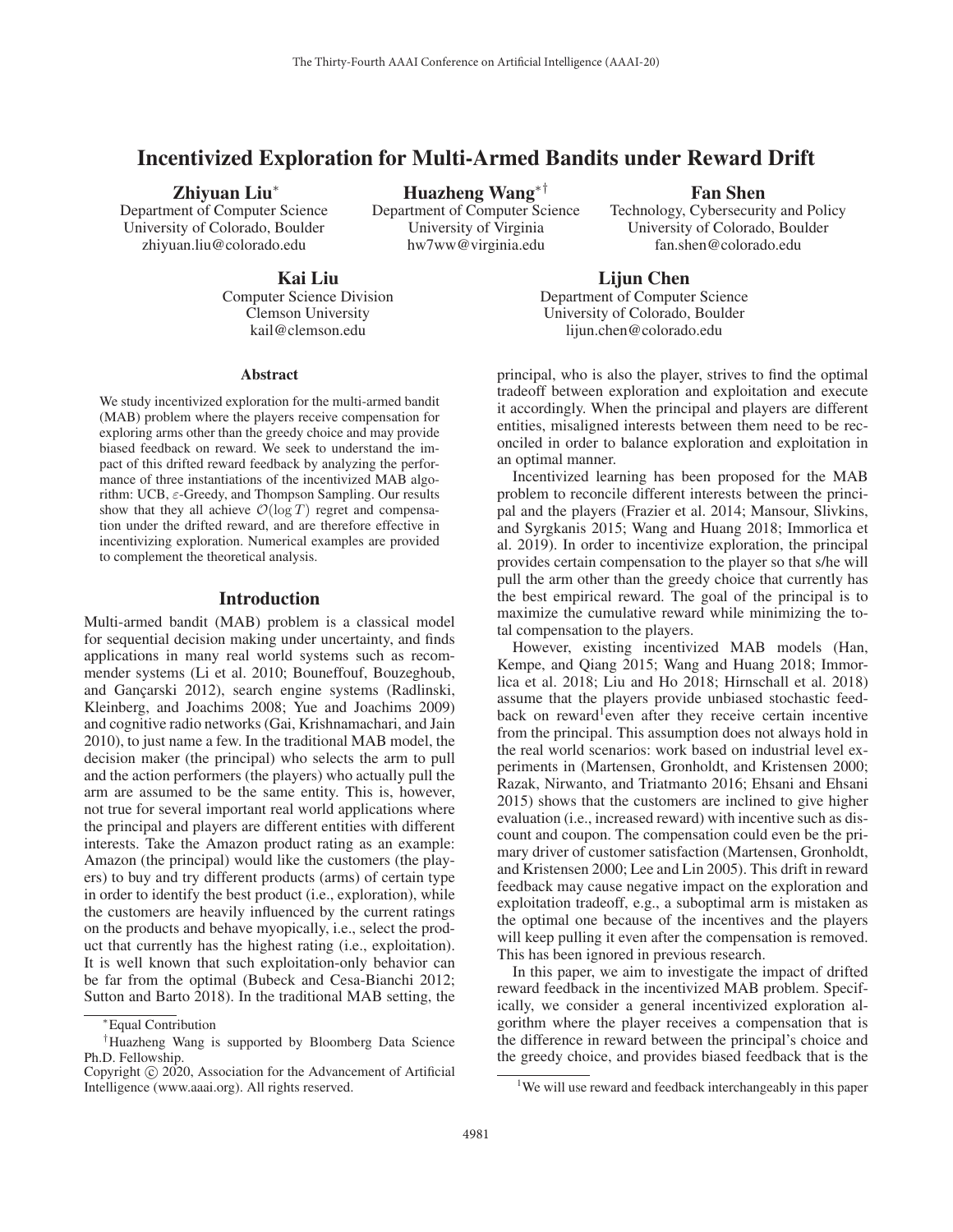sum of the true reward of an arm and a drift term that is a non-decreasing function of the compensation received for pulling this arm. We seek to answer the important question if the compensation scheme is effective in incentivizing exploration under reward drift from two intertwining aspects: (1) if the algorithm is robust to drifted reward so that the sequential decisions based on biased feedback still enjoy a small regret, and (2) if the proposed incentive mechanism is cost-efficient to the principal. We analyze the regret and compensation for three instantiations of the algorithm where the principal employs UCB,  $\epsilon$ -Greedy, and Thompson Sam-<br>pling respectively Our analytical results complemented by pling, respectively. Our analytical results, complemented by numerical experiments, show that with drifted reward the proposed compensation scheme achieves both  $\mathcal{O}(\log T)$  regret and  $\mathcal{O}(\log T)$  compensation, and is thus effective in incentivizing exploration.

## Related Work

Incentivized learning has attracted a lot of attention since the work (Frazier et al. 2014). In (Frazier et al. 2014), the authors proposed a Bayesian incentivized model with discounted regret and compensation, and characterized the relationship between the reward, compensation, and discount factor. In (Mansour, Slivkins, and Syrgkanis 2015), the authors studied the non-discount case and proposed an algorithm that has  $\mathcal{O}(\sqrt{T})$  regret. In (Wang and Huang 2018), the authors analyzed the non-Bayesian and non-discount rethe authors analyzed the non-Bayesian and non-discount reward case and showed  $\mathcal{O}(\log T)$  regret and compensation for incentivized exploration based on simplified MAB algorithms. But all the models and analysis are under the assumption that the players' feedbacks are unbiased under compensation. In contrast, we consider biased feedback under compensation, and show that the incentivized exploration with reward drift can still achieve  $\mathcal{O}(\log T)$  regret and compensation.

Related work also includes those in robustness of MAB under adversarial attack. In (Lykouris, Mirrokni, and Paes Leme 2018), the authors proposed a multi-layer active arm elimination race algorithm for stochastic bandits with adversarial corruptions whose performance degrades linearly to the amount of corruptions. In (Feng, Parkes, and Xu 2019), the authors studied strategic behavior of rational arms and show that UCB,  $\epsilon$ -Greedy, and Thompson sam-<br>pling achieve  $\mathcal{O}(\max\{B \log T\})$  regret bound under any pling achieve  $\mathcal{O}(\max\{B, \log T\})$  regret bound under any strategy of the strategic arms, where  $B$  is the total budget across arms. On the other hand, in (Jun et al. 2018), the authors constructed attacks by decreasing the reward of nontarget arms, and showed that their algorithm can trick UCB and  $\epsilon$ -Greedy to pull the optimal arm only  $o(T)$  times under an  $O(\log T)$  attack budget. All the modeled attacks are der an  $\mathcal{O}(\log T)$  attack budget. All the modeled attacks are from exogenous sources, e.g., malicious users, while in our paper, the reward drift can have an interpretation as arising from attacks but generated endogenously by the incentivized exploration algorithm itself.

## Model, Notation, and Algorithm

Consider a variant of the multi-armed bandit problem where a principal has K arms, denoted by the set  $[K] =$ 

 $\{1, \dots, K\}$ . The reward of each arm  $i \in [K]$  follows a distribution with support [0, 1] and mean  $\mu_i$  that is unknown. Without loss of generality, we assume that arm 1 is the unique optimum with the maximum mean. Denote by  $\Delta_i = \mu_1 - \mu_i$  the reward gap between arm 1 and arm  $i(i \neq 1)$ , and let  $\Delta = \min_i \Delta_i$ . At each time  $t = 1, \dots, T$ , a new player will pull one arm  $I_t \in [K]$  and receive a reward  $r_t$  that will fed back to the principal and other players. Let  $n_i(t) = \sum_{\tau=1}^{t-1} \mathbb{I}(I_{\tau} = i)$  denote the number of times that arm i has been pulled up to time t and  $\hat{u}_i(t) =$ times that arm i has been pulled up to time t and  $\hat{\mu}_i(t) =$ <br> $\frac{1}{2} \sum_{i=1}^{t-1} x_i \mathbb{I}(t_i - \hat{\mathbf{x}})$  the corresponding empirical ever  $\frac{1}{n_i(t)} \sum_{\tau=1}^{t-1} r_{\tau} \mathbb{I}(I_{\tau} = i)$  the corresponding empirical average reward, where the indicator function  $\mathbb{I}(A)=1$  if A is true and  $\mathbb{I}(A)=0$  otherwise.

In real world applications, the principal and players may exhibit different behaviors. The principal would like to see the players select the best arm and maximize the cumulative reward. On the other hand, the players may be heavily influenced by other players' feedback, e.g., the reward history of the arms, and behave myopically, i.e., pull the arm that currently achieves the highest empirical reward (exploitation). It is well known that such a myopic exploitation-only behavior can be far from the optimum due to the lack of exploration (Sutton and Barto 2018). The principal cannot pull the arm directly, but can provide certain compensation to incentivize the players to pull arms with suboptimal empirical reward (exploration). However, this compensation may affect the players' feedback (Martensen, Gronholdt, and Kristensen 2000), which results in a biased reward history and disturbs both the principal and players' decisions. Specifically, we assume that at time  $t$  there is a drift  $b_t$  in feedback that is caused by compensation  $x$ , captured by an unknown function  $b_t = f_t(x)$  with the following properties.

**Assumption 1.** The reward drift function  $f_t(x)$  is non*decreasing with*  $f_t(0) = 0$ *, and is Lipschitz continuous, i.e., for any* x and y, there exists a constant  $l_t$  such that

$$
|f_t(x) - f_t(y)| \le l_t |x - y|.
$$
\n(1)

The biased feedback  $r_t+b_t$  is then collected, and the prin-<br>al and players know only the sum and cannot distinguish cipal and players know only the sum and cannot distinguish each part.

Let  $l = \max_{l} l_t$  for later use. Denote by  $E_t^i = 1$  the event arm i is pulled with compensation at time t and  $E_t^i = 0$ that arm *i* is pulled with compensation at time t and  $E_t^i = 0$ <br>otherwise. Denote  $B_i(t) = \sum_{\tau=1}^{t-1} b_{\tau} \mathbb{I}(E_{\tau}^i = 1)$  be the cu-<br>multiple diff of arm i un to time t and  $\mathbb{E}(t) = \hat{c}_i(t) + B_i(t)$ mulative drift of arm i up to time t and  $\bar{\mu}_i(t) = \hat{\mu}_i(t) + \frac{B_i(t)}{n_i(t)}$ be the corresponding average drifted reward. The general incentive mechanism and algorithm are described in Algorithm 1.

We characterize the performance of the incentivized exploration algorithm in terms of two metrics – the expected cumulative regret that quantifies the total loss because of not pulling the best arm, and the cumulative compensation that the principal pays for incentivizing exploration:

$$
\mathbb{E}(R(T)) = \mathbb{E}(\sum_{t=1}^{T} (\mu_1 - \mu_{I_t})) = \sum_{i=2}^{N} \Delta_i \mathbb{E}(n_i(T+1)),
$$
  

$$
\mathbb{E}(C(T)) = \mathbb{E}(\sum_{t=1}^{T} (\bar{\mu}_{I_t} - \bar{\mu}_{G_t})).
$$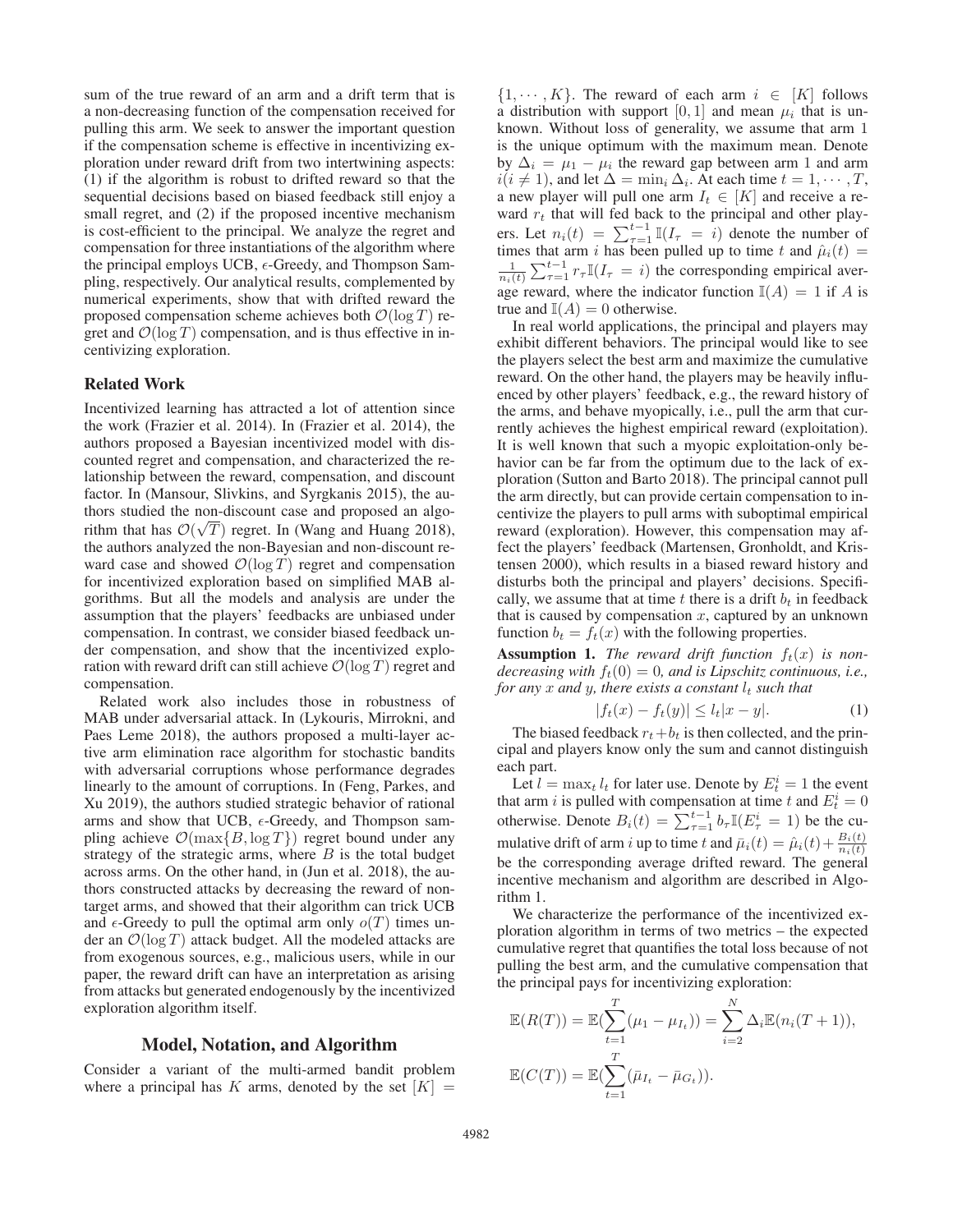Algorithm 1: Incentivized MAB under Reward Drift

|                         | 1 for $t = 1, 2, 3, \cdots, T$ do                                  |
|-------------------------|--------------------------------------------------------------------|
| $\mathbf{2}$            | The principal selects arm $I_t$ according to certain               |
|                         | algorithm;                                                         |
| 3                       | The player will choose $G_t = \arg \max \bar{\mu}_i(t)$ w/o        |
|                         | compensation;                                                      |
| $\overline{\mathbf{4}}$ | if $G_t = I_t$ then                                                |
| 5                       | The principal does not provide compensation;                       |
| 6                       | The player pulls arm $I_t$ and receives reward $r_t$ ;             |
| 7                       | else                                                               |
| 8                       | The principal provides compensation                                |
|                         | $\bar{\mu}_{G_{\star}} - \bar{\mu}_{L_{\star}}$ ;                  |
| $\boldsymbol{Q}$        | The player pulls arm $I_t$ and receives reward                     |
|                         | $r_t + b_t$ , with $b_t = f_t(\bar{\mu}_{G_t} - \bar{\mu}_{I_t}).$ |
| 10                      | end                                                                |
| 11                      | Update average reward $\bar{\mu}_{I_t}$                            |
|                         | 12 end                                                             |
|                         |                                                                    |

Notice that in Algorithm 1 the compensation and pulled arm are decided based on biased feedback which may not be an accurate reflection of an arm's reward, while the regret is in terms of the "true" reward that is unknown. We seek to answer the important question if the proposed compensation scheme is effective in incentivizing exploration from two intertwining aspects: (1) if the algorithm is robust to drifted reward so that the sequential decisions based on biased feedback still enjoy a sublinear regret, and (2) if the proposed incentive mechanism is cost-efficient to the principal. There are different arm selection strategies that the principal can employ, i.e., Step 2 of Algorithm 1. In the next section, in order to answer the above question, we analyze the cumulative regret and compensation under several typical multi-armed bandit algorithms such as UCB,  $\epsilon$ -Greedy, and Thompson<br>Sampling Sampling.

### Regret and Compensation Analysis

In this section, we consider three instantiations of Algorithm 1 when the principal employs UCB,  $\epsilon$ -Greedy, and Thomp-<br>son Sampling at Step 2, respectively. As will be seen later son Sampling at Step 2, respectively. As will be seen later, our analysis shows that the proposed compensation scheme is effective in incentivizing exploration under reward drift.

### UCB policy

Consider first the case where the principal applies the UCB policy, i.e., uses the sum of average biased reward and upper confidence bound  $\bar{\mu}_i(t) + \sqrt{\frac{2 \log t}{n_i(t)}}$  as the criterion to choose the arm to explore, as shown in Algorithm 2. The main result is summarized in Theorem 1.

Theorem 1. *For the incentivized UCB algorithm, the expected regret* R(T) *and compensation* C(T) *are bounded as follows:*

$$
\mathbb{E}(R(T)) \le \sum_{i=2}^{N} \frac{8(l+1)^2 \log T}{\Delta_i} + \frac{\Delta_i (K-1)\pi^2}{3}, \quad (2)
$$

#### Algorithm 2: Incentivized UCB under Reward Drift

1 for 
$$
t = 1, 2, 3, \dots, T
$$
 do  
\n2 The principal selects arm  
\n $I_t = \arg \max_i \bar{\mu}_i(t) + \sqrt{\frac{2 \log t}{n_i(t)}}$ ;  
\n3 Steps 3-11 of Algorithm 1.

$$
\mathbb{E}(C(T)) \le \sum_{i=2}^{N} \frac{16(l+1)\log T}{\Delta_i} + \frac{16(l+1)\log T}{\Delta} + 2\pi K \sqrt{\frac{2\log T}{3}}.
$$
 (3)

*Proof.* Notice that compensation is incurred under the conditions:

$$
\bar{\mu}_{I_t}(t) \leq \bar{\mu}_{G_t}(t),
$$
\n
$$
\bar{\mu}_{I_t}(t) + \sqrt{\frac{2 \log t}{n_{I_t}(t)}} \geq \bar{\mu}_{G_t}(t) + \sqrt{\frac{2 \log t}{n_{G_t}(t)}}
$$

By the second condition, the compensation

$$
\bar{\mu}_{G_t}(t) - \bar{\mu}_{I_t}(t) \le \sqrt{\frac{2\log t}{n_{I_t}(t)}},\tag{4}
$$

and further by Assumption 1, the drift  $b_t \leq l_t \sqrt{\frac{2 \log t}{n_{I_t}(t)}}$ . The total drift  $B_i(t)$  of arm i can be bounded as follows (due to space limit, the details of inequality (5) are provided in supplementary material):

$$
B_i(t) = \sum_{\tau=1}^t b_\tau \mathbb{I}(E_\tau^i = 1) \le 2l \sqrt{2n_i(t) \log t}.
$$
 (5)

For each sub-optimal arm  $i \neq 1$ , if this arm is pulled by the player at  $t$  (with or without compensation), it must hold that

$$
\hat{\mu}_i(t) + \frac{B_i(t)}{n_i(t)} + \sqrt{\frac{2\log t}{n_i(t)}} \ge \hat{\mu}_1(t) + \frac{B_1(t)}{n_1(t)} + \sqrt{\frac{2\log t}{n_1(t)}}.
$$

So, the probability that arm  $i$  is pulled by the player at time  $t$  can be bounded by the following:

$$
\Pr(I_t = i)
$$
\n
$$
\leq \Pr\left(\hat{\mu}_i(t) + \frac{B_i(t)}{n_i(t)} + \sqrt{\frac{2\log t}{n_i(t)}} \geq \hat{\mu}_1(t) + \frac{B_1(t)}{n_1(t)} + \sqrt{\frac{2\log t}{n_1(t)}}\right)
$$
\n
$$
\leq \Pr\left(\hat{\mu}_i(t) + (2l+1)\sqrt{\frac{2\log t}{n_i(t)}} \geq \hat{\mu}_1(t) + \frac{B_1(t)}{n_1(t)} + \sqrt{\frac{2\log t}{n_1(t)}}\right)
$$
\n
$$
\leq \Pr\left(\hat{\mu}_i(t) + (2l+1)\sqrt{\frac{2\log t}{n_i(t)}} \geq \hat{\mu}_1(t) + \sqrt{\frac{2\log t}{n_1(t)}}\right),
$$

where the second inequality is due to the bound  $(5)$  on cumulative drift. Similar to the analysis in (Auer, Cesa-Bianchi, and Fischer 2002), notice that if the event  $\hat{\mu}_i(t) + (2l +$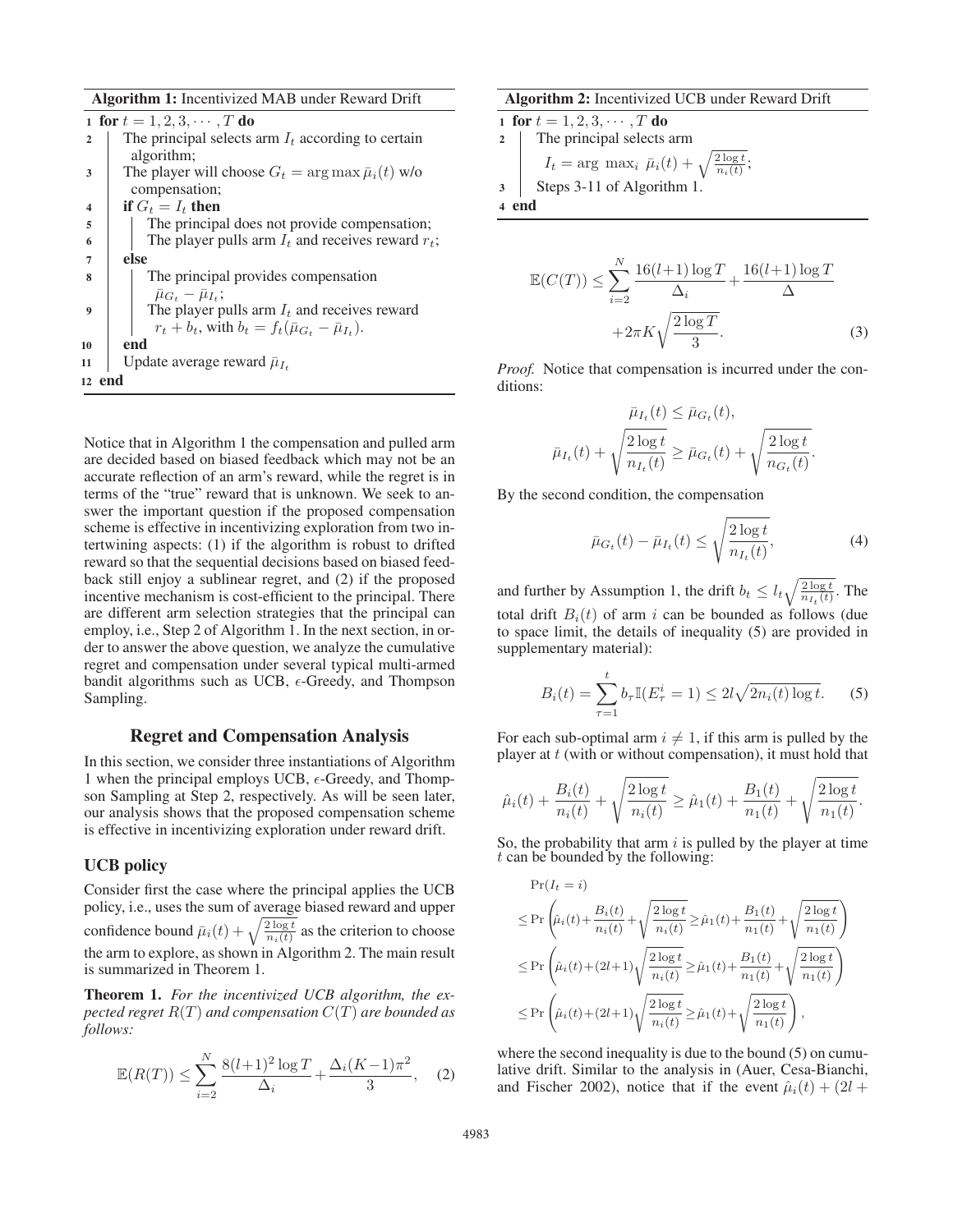$(1)\sqrt{\frac{2\log t}{n_i(t)}} \geq \hat{\mu}_1(t) + \sqrt{\frac{2\log t}{n_1(t)}}$  happens, one of the following three events must happen:

$$
X_i(t) : \hat{\mu}_i(t) \ge \mu_i + \sqrt{\frac{2 \log t}{n_i(t)}},
$$
  

$$
Y_1(t) : \hat{\mu}_1(t) \le \mu_1 - \sqrt{\frac{2 \log t}{n_1(t)}},
$$
  

$$
Z_i(t) : 2(l+1)\sqrt{\frac{2 \log t}{n_i(t)}} \ge \Delta_i.
$$

Therefore,  $Pr(I_t = i) \leq Pr(X_i(t)) + Pr(Y_1(t)) +$  $Pr(Z_i(t))$ . By the Chernoff-Hoeffding's inequality (Hoeffding 1994),

$$
\Pr(X_i(t)) \le \frac{1}{t^2}, \qquad \Pr(Y_1(t)) \le \frac{1}{t^2},
$$

and their sum from  $t = 1$  to T is bounded by  $\frac{\pi^2}{3}$  $rac{1}{3}$ . If  $n_i(t) \geq \frac{8(l+1)^2 \log T}{\Delta_i^2}$ , the event  $Z_i(t)$  will not happen, and thus  $\sum_{t=1}^{T} \Pr(Z_i(t)) \leq \frac{8(l+1)^2 \log T}{\Delta_i^2}$ . We can bound  $\mathbb{E}[n_i(T)]$  as follows:

$$
\mathbb{E}(n_i(T)) = \sum_{t=1}^T \Pr(I_t = i) \n\le \sum_{t=1}^T (\Pr(X_i(t)) + \Pr(Y_1(t)) + \Pr(Z_i(t))) \n\le \frac{8(l+1)^2 \log T}{\Delta_i^2} + \frac{\pi^2}{3}.
$$

So, the expected regret

$$
\mathbb{E}(R(T)) \le \sum_{i=2}^{N} \frac{8(l+1)^2 \log T}{\Delta_i} + \frac{\Delta_i (K-1)\pi^2}{3}.
$$

The calculation of compensation is a bit different from that of regret since compensation can be incurred even if the best arm is pulled. The player will be compensated to pull arm 1 only when

$$
\bar{\mu}_1(t) \leq \bar{\mu}_i(t),
$$
  

$$
\bar{\mu}_1(t) + \sqrt{\frac{2 \log t}{n_1(t)}} \geq \bar{\mu}_i(t) + \sqrt{\frac{2 \log t}{n_i(t)}},
$$

which requires  $n_1(t) \leq n_i(t)$ . So, the average number of times when the players are compensated to pull arm 1 is times when the players are compensated to pull arm 1 is smaller than  $\max_{i \neq 1} \mathbb{E}(n_i(T))$ . Denote by  $\dot{C}_i(t)$  the total compensation the players have received to pull arm i up to compensation the players have received to pull arm  $i$  up to time  $t$ . Recall the bound  $(4)$ , we can bound the total compensation as follows:

$$
\mathbb{E}(C(T)) = \mathbb{E}\left(C_1(T) + \sum_{i=2}^K C_i(T)\right)
$$
  

$$
\leq \sum_{m=1}^{\max_{i \neq 1} \mathbb{E}(n_i(T))} \sqrt{\frac{2\log T}{m}} + \sum_{i=2}^K \sum_{m=1}^{\mathbb{E}(n_i(T))} \sqrt{\frac{2\log T}{m}}
$$

$$
\leq \frac{16(l+1)\log T}{\Delta} + 2K\pi \sqrt{\frac{2\log T}{3}}
$$

$$
+ \sum_{i=2}^{K} \frac{16(l+1)\log T}{\Delta_i}.
$$

 $\Box$ 

### ε-Greedy policy

We now consider the case where the principal uses the  $\varepsilon$ -Greedy policy as shown in Algorithm 3, with the choice of exploration probability  $\varepsilon_t$  from that shows diminishing  $\varepsilon_t$ achieves better performance. Algorithm 3 involves a random exploration phase (Step 3), and its analysis is more involved. Recall that the "true" reward has a normalized support of [0, 1], we therefore assume that the drifted reward  $r_t + b_t$  is projected onto [0, 1]. This assumption is also consistent with real world applications such as Amazon and Yelp as their rating systems usually have lower and upper bounds.

| <b>Algorithm 3:</b> Incentivized $\varepsilon$ -Greedy under Reward Drift   |   |  |  |  |  |
|-----------------------------------------------------------------------------|---|--|--|--|--|
| 1 for $t = 1, 2, 3, \cdots, T$ do                                           |   |  |  |  |  |
| Let $\varepsilon_t = \min(1, \frac{cK}{t});$<br>$\mathbf{2}$                |   |  |  |  |  |
| With probability $1 - \varepsilon_t$ , the principal chooses arm            | 3 |  |  |  |  |
| $I_t = \arg \max_i \bar{\mu}_i(t)$ ; with probability $\varepsilon_t$ , the |   |  |  |  |  |
| principal uniformly selects an arm $I_t \in [K]$ ;                          |   |  |  |  |  |
| Steps 3-11 of Algorithm 1 with $[r_t + b_t]_0^1$ where $[\cdot]_0^1$        |   |  |  |  |  |
| denotes the projection onto $[0, 1]$                                        |   |  |  |  |  |
|                                                                             |   |  |  |  |  |

**Theorem 2.** *For the incentivized*  $\varepsilon$ -Greedy algorithm with  $\varepsilon_t = \min\{1, \frac{cK}{r}\}$  and  $c > \frac{36}{r}$  with a high probability the  $\varepsilon_t = \min\{1, \frac{cK}{t}\}$  and  $c \geq \frac{36}{\Delta}$ , with a high probability the expected regret  $R(T)$  and compensation  $C(T)$  are bounded *expected regret* R(T) *and compensation* C(T) *are bounded as follows:*

$$
\mathbb{E}(R(T)) \le \sum_{i=2}^{K} cS_i(l)(\log T + 1) + c(K - 1)(K + \frac{\pi^2}{6}),
$$
\n(6)

$$
\mathbb{E}(C(T)) \le \max(l, 1)(c + \sqrt{3c})K \log T, \tag{7}
$$

*where*  $S_i(l) = 1.5 + 3(1 + \sqrt{3/c})l + 18c/\Delta_i^2$ .

*Proof.* Since the biased feedback lies in the interval [0, 1], the drift  $b_t \leq l_t(\bar{\mu}_{G_t}-\bar{\mu}_{I_t}) \leq l_t$ . A compensation for pulling arm  $i$  will be incurred only when the arm is chosen by the principal to explore. By Lemma 2 (Agarwal et al. 2014) in supplementary material, the number of explorations that arm  $i$  can receive up to time  $t$  is bounded by

$$
m_i(t) \le c(\log t + 1) + \sqrt{3c \log \frac{K}{\delta} (\log t + 1)}
$$
 (8)

with a probability of at least  $1 - \delta$ . When t is large enough such that  $\log t > \log \frac{K}{2} - 1$  the right hand side of (8) is such that  $\log t \geq \log \frac{K}{\delta} - 1$ , the right hand side of (8) is upper bounded by upper bounded by

$$
\overline{m}_i(t) = (c + \sqrt{3c})(\log t + 1),
$$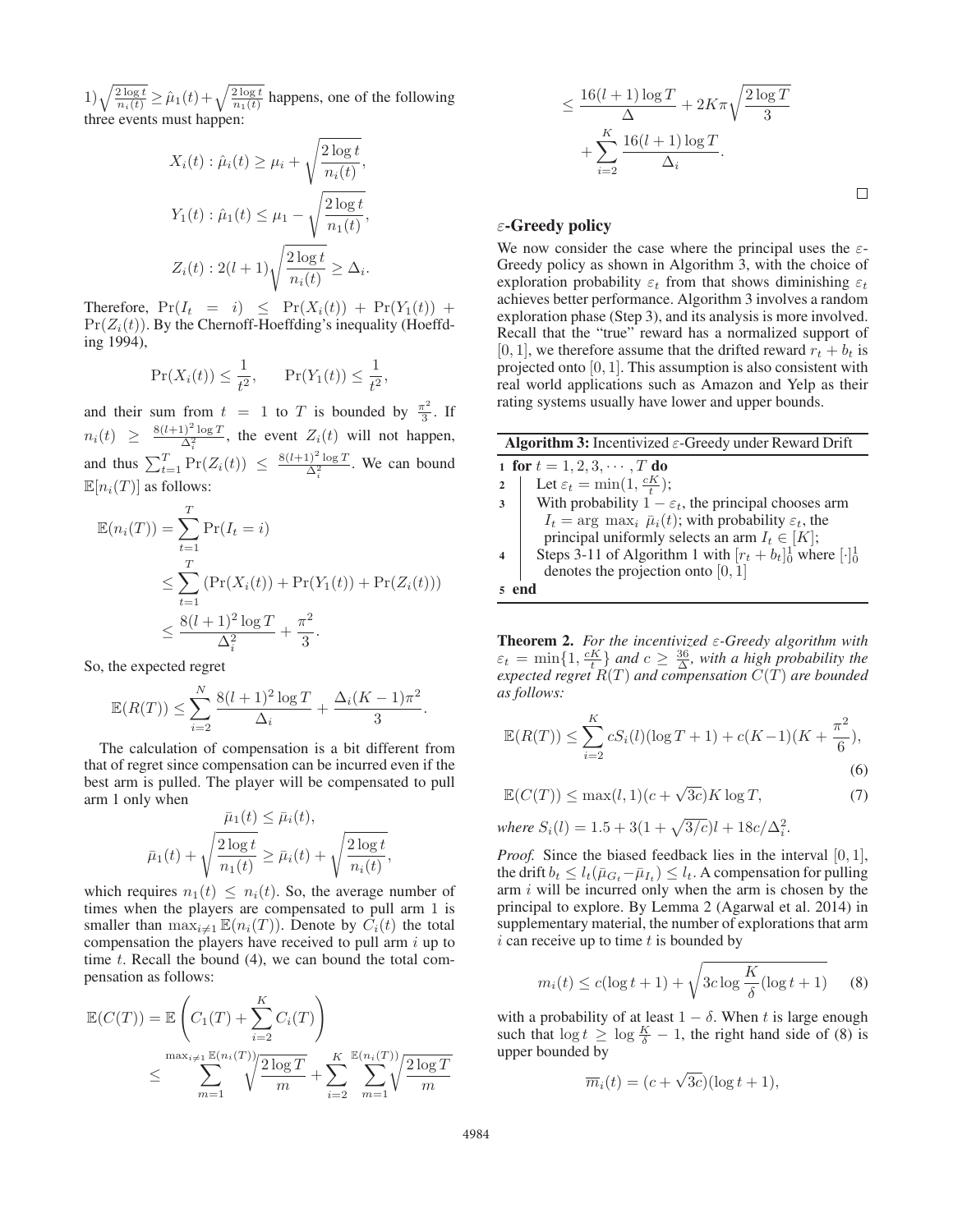and the total drift  $B_i(t)$  on arm i up to time t is upper bounded by  $l\overline{m}_i(t)$  with a probability of at least  $1 - \delta$ .

Let  $L = \frac{3l\overline{m}_i(T)}{\Delta_i}$  that is chosen to facilitate the analysis. We can bound  $\mathbb{E}(n_i(T))$  as follows:

$$
\mathbb{E}(n_i(T))
$$
\n
$$
\leq \sum_{t=1}^T \frac{\varepsilon_t}{K} + \mathbb{E}\left(\sum_{t=1}^T (1 - \varepsilon_t)\mathbb{I}(I_t = i, n_i(t) \leq L)\right)
$$
\n
$$
+ \mathbb{E}\left(\sum_{t=1}^T (1 - \varepsilon_t)\mathbb{I}(I_t = i, n_i(t) \geq L)\right)
$$
\n
$$
\leq \sum_{t=1}^T \frac{\varepsilon_t}{K} + L + \mathbb{E}\left(\sum_{t=1}^T \mathbb{I}(I_t = i, n_i(t) \geq L)\right)
$$
\n
$$
\leq A + \sum_{t=1}^T \Pr\left(\hat{\mu}_i(t) + \frac{B_i(t)}{n_i(t)} \geq \hat{\mu}_1(t) + \frac{B_1(t)}{n_1(t)}, n_i(t) \geq L\right)
$$
\n
$$
\leq A + \sum_{t=1}^T \Pr\left(\hat{\mu}_i(t) + \frac{\Delta_i}{3} \geq \hat{\mu}_1(t)\right)
$$
\n
$$
\leq A + \sum_{t=1}^T \Pr\left(\hat{\mu}_i(t) \geq \mu_i + \frac{\Delta_i}{3}\right) + \sum_{t=1}^T \Pr\left(\hat{\mu}_1(t) \leq \mu_1 - \frac{\Delta_i}{3}\right)
$$

where the second last inequality is due to

$$
\frac{B_i(t)}{n_i(t)} \le \frac{g\overline{m}_i(t)}{3g\overline{m}_i(T)/\Delta_i} \le \frac{\Delta_i}{3},
$$

and the last inequality uses the fact that  $\mu_i = \mu_1 - \Delta_i$ . By Lemma 3 in supplementary material when  $c > \frac{36}{3}$  we have Lemma 3 in supplementary material, when  $c \geq \frac{36}{\Delta_i}$ , we have

$$
\sum_{t=1}^{T} \Pr\left(\hat{\mu}_i(t) \ge \mu_i + \frac{\Delta_i}{3}\right) + \sum_{t=1}^{T} \Pr\left(\hat{\mu}_1(t) \le \mu_1 - \frac{\Delta_i}{3}\right) \n\le (\frac{c}{2} + \frac{18}{\Delta_i^2}) \log T + c(K + \frac{\pi^2}{\Delta_i^2}) + \frac{18}{\Delta_i^2}.
$$

We can also show that  $A \leq c(1+3g(1+\sqrt{3/c}))(\log T+1)$ , and further obtain the bound (6) on expected regret after some straightforward mathematical manipulations.

For the compensation analysis, notice again that the drifted reward is in  $[0, 1]$ , so the compensation at each time is less than 1 and the total compensation the players receive to pull arm i is bounded by the bound  $\overline{m}_i$  on the number of explorations it receives. To be consistent with the case with no drift, we write the bound on expected compensation as

$$
\mathbb{E}(C(T)) \le \max(l, 1)(c + \sqrt{3c})K(\log T + 1).
$$

## Thompson Sampling

Consider now the case where the principal uses Thompson Sampling as shown in Algorithm 4. Thompson Sampling starts with a (prior) distribution on each arm's reward, and updates the distribution after the arm being pulled. At each

time, the principal samples the reward of each arm according to its posterior distribution, and then selects the arm with the highest sample reward. In this paper, we consider Gaussian prior adopted from (Agrawal and Goyal 2013) since the often used Beta priors are usually for binary reward feedback.

Before we analyze the performance of Algorithm 4, we first introduce some definitions and notations that are adopted from (Agrawal and Goyal 2017; 2013).

Algorithm 4: Incentivized Thompson Sampling under Reward Drift

1 for  $t = 1, 2, 3, \cdots, T$  do<br>2 | The principal independent The principal independently samples  $\theta_i(t)$  from distribution  $\mathcal{N}(\bar{\mu}_i(t), \frac{1}{n_i(t)+1})$  and selects arm  $I_t = \arg \max_i \theta_i(t);$ 3 Steps 3-11 of Algorithm 1.

4 end

,

**Definition 1.** *For each arm i, we denote two thresholds*  $x_i$ *and*  $y_i$  *such that*  $\mu_i \leq x_i \leq y_i \leq \mu_1$ .  $E_i^{\mu}(t)$  *denotes the* event  $\bar{u}_i(t) \leq x_i$  and  $E^{\theta}(t)$  the event  $\theta_i(t) \leq y_i$ . Also let *event*  $\bar{\mu}_i(t) \leq x_i$  *and*  $E_i^{\theta}(t)$  *the event*  $\theta_i(t) \leq y_i$ *. Also, let*  $n_{i,t} = \Pr(\theta_i(t) > y_i | \mathcal{F}_{i,t})$  where  $\mathcal{F}_{i,t}$  *is the history of*  $p_{i,t} = \Pr(\theta_1(t) \ge y_i | \mathcal{F}_{t-1})$  where  $\mathcal{F}_{t-1}$  is the history of plays until time t *plays until time* t*.*

**Definition 2.** *For two arms i and j, if*  $\bar{\mu}_i(t) \neq \bar{\mu}_i(t)$ *, there exists a constant*  $\Delta_{ij}$  *such that*  $|\bar{\mu}_i(t) - \bar{\mu}_j(t)| \geq \Delta_{ij}$ *. Let*  $\Delta = \min \Delta_{ij}.$ 

We have the following result on the frequency  $m_i(T)$ of compensation the players receive for pulling each arm  $i$ when considering the concentration inequality of Gaussian distribution (Abramowitz 1965).

**Lemma 1.** *The expected frequency*  $\mathbb{E}(m_i(T))$  *of compensation for pulling arm i is bounded by*  $\frac{2 \log T}{\underline{\Delta}^2}$ .

*Proof.* The proof is provided in the supplemental material.  $\Box$ 

Our analysis of regret generalizes that in (Agrawal and Goyal 2017; Feng, Parkes, and Xu 2019) to incorporate the effect of drift caused by compensation.

Theorem 3. *For the incentivized Thompson Sampling algorithm, the expected regret*  $R(T)$  *and compensation*  $C(T)$ *can be bounded as follows:*

$$
\mathbb{E}(R(T)) \le \sum_{i=2}^{K} ((4e^{11} + 21)P_i(T) + \frac{5}{\Delta_i^2} + Q_i(T) + \frac{\pi^2}{6}),
$$
\n(9)

$$
\mathbb{E}(C(T)) \le 2 \max(l, 1) K \frac{\log T}{\underline{\Delta}^2},\tag{10}
$$

where 
$$
P_i(T) = \frac{18 \log(T \Delta_i^2)}{\Delta_i^2}
$$
 and  $Q_i(T) = \left[\frac{9}{2\Delta_i^2}\left((1 + \frac{4\Delta_i l}{3\Delta^2})\log T + \sqrt{1 + \frac{8\Delta_i l \log T}{3\Delta^2}}\right)\right]$ .

*Proof.* The analysis of compensation is straightforward, similar to that for the incentivized  $\varepsilon$ -Greedy algorithm.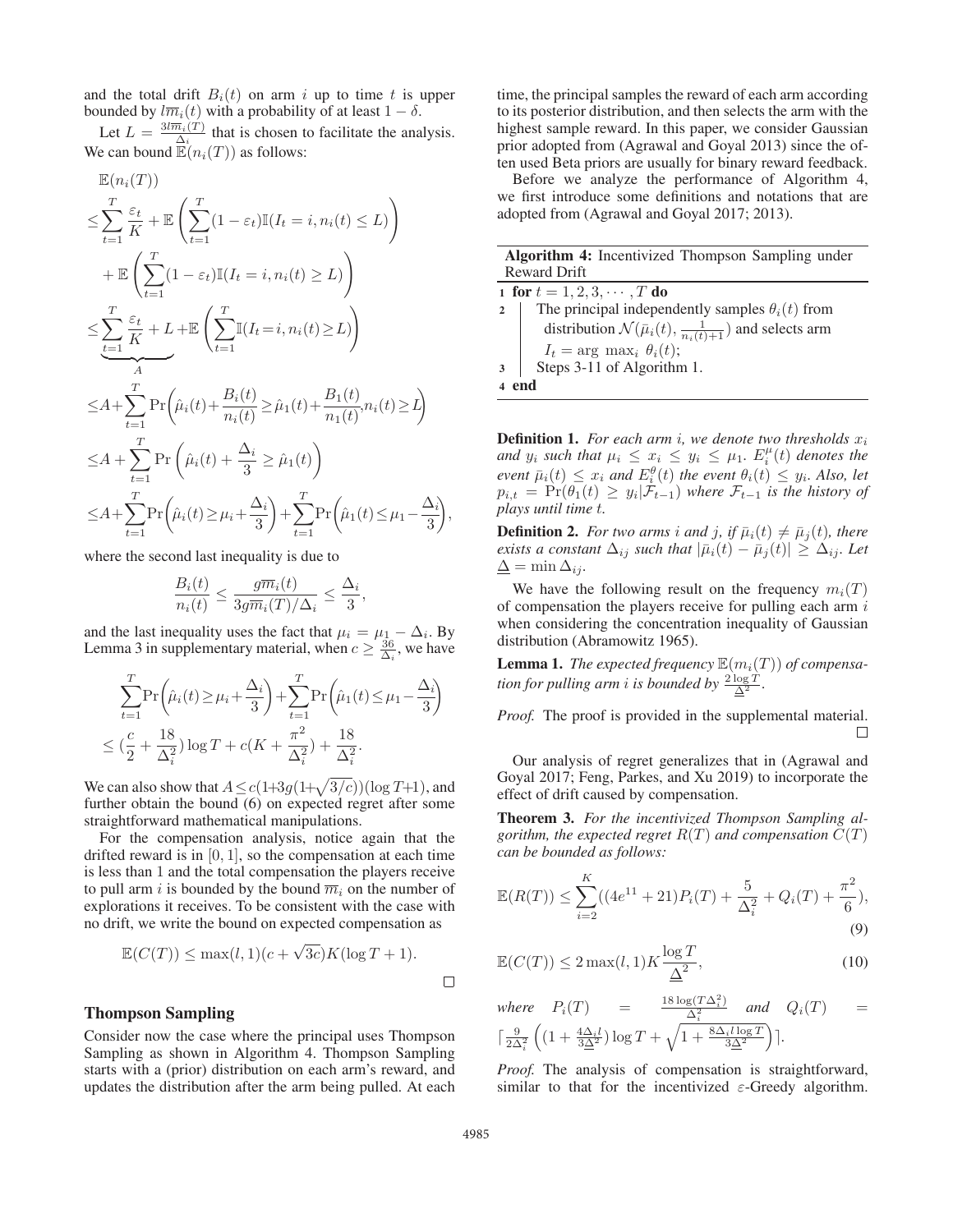By Lemma 1, the expected compensation  $\mathbb{E}(C(T)) \leq$  $2 \max(l, 1) K \frac{\log T}{\Delta^2}.$ <br>Consider now the

Consider now the regret for choosing suboptimal arm  $i(i \neq 1)$ . We can bound  $\mathbb{E}(n_i(T))$  as follows:

$$
\mathbb{E}(n_i(T))
$$
\n
$$
\leq \sum_{t=1}^T \Pr(I_t = i, E_i^{\mu}(t), E_i^{\theta}(t))
$$
\n
$$
+ \sum_{t=1}^T \Pr(I_t = i, E_i^{\mu}(t), \overline{E_i^{\theta}(t)}) + \sum_{t=1}^T \Pr(I_t = i, \overline{E_i^{\mu}(t)})
$$

The first two terms can be bounded by the results of (Agrawal and Goyal 2017), see the detail in supplemental material, since their analysis will not be affected by the reward drift. Specifically, by Lemma 4, the sum of first two terms is upper bounded by  $cP_i(T) + \frac{5}{\Delta_i^2}$ , where c is certain constant and  $P_i(T) = \frac{18 \log(T \Delta_i^2)}{\Delta_i^2}$ . As for the third term, the analysis is similar to that of UCB and  $\varepsilon$ -Greedy algorithm<br>where the drift is bounded by  $\mathcal{O}(\log T)$ . where the drift is bounded by  $\mathcal{O}(\log T)$ :

$$
\sum_{t=1}^{T} \Pr(I_t = i, \overline{E_i^{\mu}(t)})
$$
\n
$$
\leq \sum_{t=1}^{T} \Pr(\overline{E_i^{\mu}(t)}) = \sum_{t=1}^{T} \Pr(\bar{\mu}_i(t) \geq x_i)
$$
\n
$$
= \sum_{t=1}^{T} \Pr\left(\hat{\mu}_i(t) + \frac{B_i(t)}{n_i(t)} \geq x_i\right)
$$
\n
$$
= \sum_{t=1}^{T} \Pr\left(\hat{\mu}_i(t) - \mu_i \geq \frac{\Delta_i}{3} - \frac{B_i(t)}{n_i(t)}\right)
$$
\n
$$
\leq \sum_{t=1}^{T} \Pr(\hat{\mu}_i(t) - \mu_i \geq Y_i(t), n_i(t) \leq Q_i)
$$
\n
$$
+ \sum_{t=1}^{T} \Pr(\hat{\mu}_i(t) - \mu_i \geq Y_i(t), n_i(t) \geq Q_i)
$$
\n
$$
\leq Q_i + \sum_{t=1}^{T} e^{-2n_i(t)Y_i(t)^2} \leq Q_i + \frac{\pi^2}{6}.
$$

where the second last inequality is due to Hoeffding's inequality. We then choose  $Q_i$  such that, when  $n_i(t) \geq Q_i$ ,

$$
\frac{\Delta_i}{3} - \frac{B_i(t)}{n_i(t)} \ge \frac{\Delta_i}{3} - \frac{2l \log T}{\Delta^2 n_i(t)} \ge 0,
$$
\n(11)

$$
n_i(t)Y_i(t)^2 \ge \log T. \tag{12}
$$

By  $(11), Q_i \geq \frac{6l \log T}{\Delta_i \Delta^2}$ . Since  $n_i(t)Y_i(t)^2$  is nonincreasing in  $B_i(t)$ , equation (12) requires

$$
\frac{\Delta_i^2}{9}n_i + \frac{4l^2\log^2 T}{\underline{\Delta}^4} \frac{1}{n_i} \ge (1 + \frac{4\Delta_i l}{3\underline{\Delta}^2})\log T.
$$

The above two equations lead to

$$
Q_i \ge \lceil \frac{9}{2\Delta_i^2} \left( (1 + \frac{4\Delta_i l}{3\Delta^2}) \log T + \sqrt{1 + \frac{8\Delta_i l \log T}{3\Delta^2}} \right) \rceil.
$$

## Discussion of Results

As can be seen from the above analysis, all three instantiations of the incentivized exploration algorithm attain  $\mathcal{O}(\log T)$  regret and compensation upper bound under drifted reward. Our results match both the theoretical lower bound for regret in (Lai and Robbins 1985) and lower bound for compensation in (Wang and Huang 2018) without reward drift. Although explicit lower bounds of the regret and compensation with drifted feedback in our setting remain unknown, we argue that these lower bounds should be larger or equal to the lower bound without reward drift since nondrifting environment is a special case of the drifted reward feedback with drift function  $f_t = 0$ . On the other hand, the proposed incentive mechanism is still cost-efficient even the payment will lead to biased feedback, as the principal can reduce the regret from  $\mathcal{O}(T)$  for the players' myopic choices to  $\mathcal{O}(\log T)$  by paying merely  $\mathcal{O}(\log T)$  in incentive.

In terms of sensitivity to unknown drift functions  $f_t$ , both incentivized  $\varepsilon$ -Greedy and Thompson Sampling attain  $\mathcal{O}(l)$ regret and compensation, while the incentivized UCB attains  $\mathcal{O}((l+1)^2)$  regret and  $\mathcal{O}(l+1)$  compensation. This difference comes from two aspects: 1) UCB is deterministic given the history while  $\varepsilon$ -Greedy and Thompson Sampling have a randomized exploration phase which makes them less sensitive to the drift. 2) For UCB, the drift effect is bounded by the amount of compensation which affects the frequency of compensation and in turn shapes the amount of compensation, while for  $\varepsilon$ -Greedy and Thompson Sampling, the cumulative drift can be directly bounded by the frequency of compensation. Numerical experiments reported in the next section are consistent with these analytical results.

### Numerical Examples

In this section, we carry out numerical experiments using synthetic data to complement the previous analysis of the incentivized MAB algorithms under reward drift, including UCB,  $\varepsilon$ -Greedy and Thompson Sampling.

We generate a pool of  $K = 9$  arms with mean reward vector  $\mu = [0.9, 0.8, 0.7, 0.6, 0.5, 0.4, 0.3, 0.2, 0.1]$ . In each iteration, after the player pulls an arm  $I_t$ , reward  $r_t$  is set to the arm's mean reward plus a random term drawn from  $\mathcal{N}(0, 1)$ , i.e.  $r_t = \mu_{I_t} + \mathcal{N}(0, 1)$ . Because of the randomness in sample rewards, the greedy algorithm without exploration suffers a linear regret, e.g., we observe nearly 6000 regret for 20000 trials. For the reward drift under compensation, we consider a linear drifting function  $b_t = lx_t$  where  $x_t$  is the compensation offered by the principle and coefficient  $l \geq 0$ . The player reveals drifted reward feedback  $r_t + b_t$ .

For the incentivized exploration, we first compare regret and compensation in a non-drifting environment  $(l =$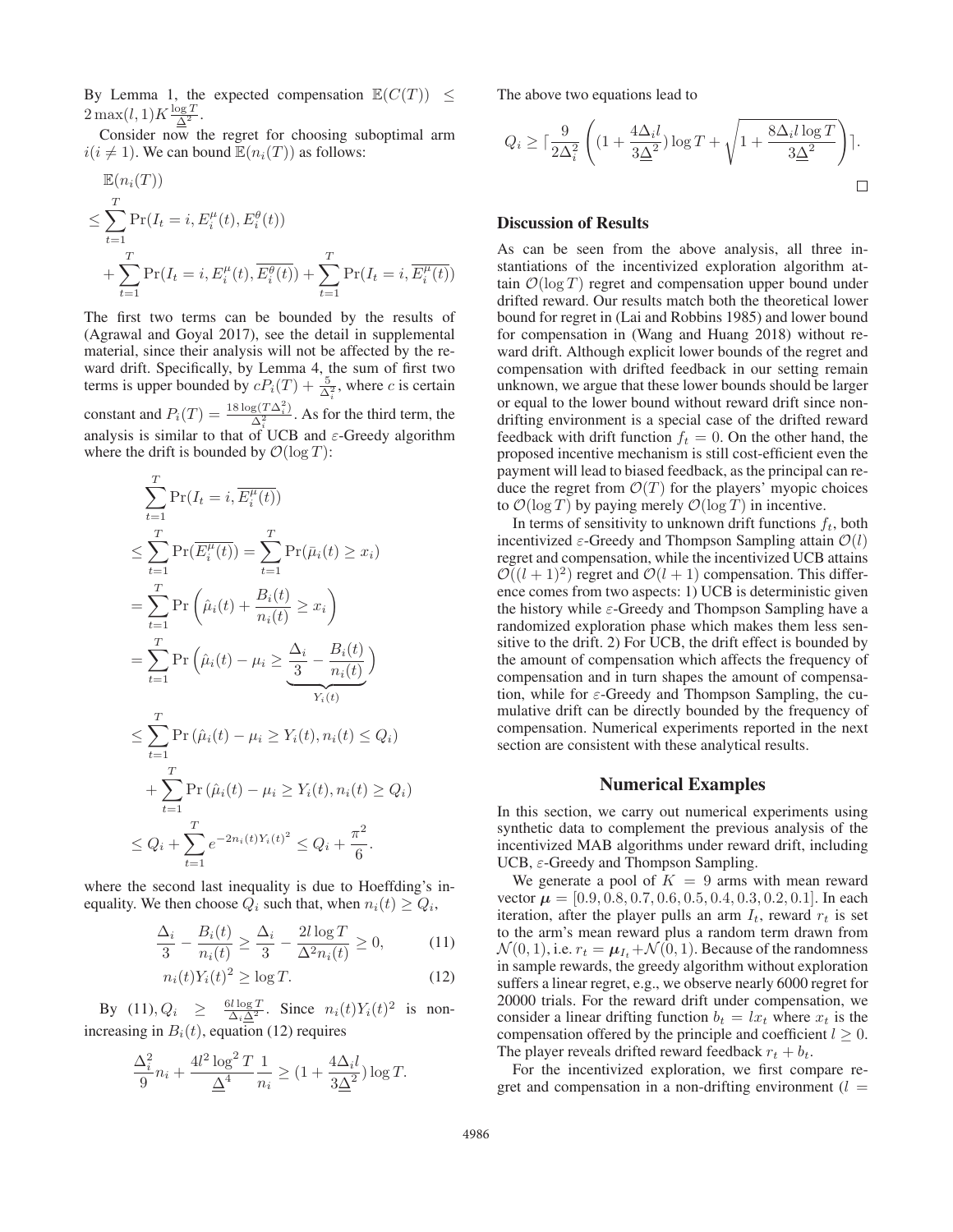

Figure 1: Regret and Compensation for UCB, ε-Greedy and Thompson Sampling without reward drift.



Figure 2: Regret and Compensation for UCB,  $\varepsilon$ -Greedy and Thompson Sampling with drift coefficient  $l = 1.1$ .

0) and a drifted reward environment  $(l > 0)$ . In a nondrifting reward environment the player always gives unbiased feedback even offered with compensation. The result is shown in Fig. 1. As expected, all three instantiations of the incentivized MAB algorithms have a sub-linear regret and compensation. Thompson Sampling outperforms the other two both in the regret (which is consistent with observation from previous work (Vermorel and Mohri 2005; Chapelle and Li 2011)) and compensation.

In Fig. 2 we show the performance of the incentivzed MAB algorithms under drifted reward with drift coefficient  $l = 1.1$ . We first observe that over the three algorithms Thompson Sampling still performs the best. While their relative performance are in same order as Fig. 1, the regret and compensation are worse than non-drifting setting, e.g., regret of UCB increases from 350 to 800 because of the biased feedback.

To better understand the effect of drifted reward, we vary the coefficient  $l$  from 0 to 1.1 and present the results in Table 1. We notice that the incentivized UCB incurs largest regret and compensation. This is due to the fact that, as the time goes, a larger UCB and uncertainty are assigned to those arms that are less explored but may in fact have small mean

|                          |       | 0.05  | 0 <sub>1</sub> | 0.4   | 0.7   | 09    |       |
|--------------------------|-------|-------|----------------|-------|-------|-------|-------|
| UCB(R)                   | 348.5 | 432.1 | 451.9          | 522.8 | 615.1 | 712.9 | 854.2 |
| UCB(C)                   | 277.2 | 292.9 | 349.5          | 375.6 | 408.0 | 473.0 | 422.7 |
| $\varepsilon$ -Greedy(R) | 160.0 | 170.3 | 218.0          | 260.1 | 266.2 | 272.6 | 3170  |
| $\varepsilon$ -Greedy(C) | 185.9 | 217.4 | 130.4          | 167.6 | 102.8 | 161.8 | 115.2 |
| TS(R)                    | 25.3  | 28.2  | 33.4           | 37.1  | 46.3  | 63.6  | 74.5  |
| TS(C)                    | 18.9  | 237   | 20.9           | 29.3  | 22.9  | 29.1  | 25.3  |

Table 1: Regret (R) and Compensation (C) with different drift coefficients.

|                          |         | 0.05    | 0.1     | 0.4     | 0.7  | 0.9     | 11   |
|--------------------------|---------|---------|---------|---------|------|---------|------|
| UCB(N)                   | 1225    | 1639    | 1954    | 2172    | 2288 | 2912    | 3374 |
| UCB(E)                   | $0.4\%$ | $0.9\%$ | $0.5\%$ | $1.2\%$ | 1.9% | $0.4\%$ | 3.1% |
| $\varepsilon$ -Greedy(N) | 273     | 329     | 304     | 303     | 276  | 293     | 308  |
| $\varepsilon$ -Greedy(E) | $0.7\%$ | $1.5\%$ | $0.5\%$ | $1.0\%$ | 1.6% | $0.4\%$ | 0.8% |
| TS(N)                    | 60      | 79      | 58      | 98      | 131  | 109     | 106  |
| TS(E)                    | 0.7%    | 0.7%    | 16%     | 2.0%    | 0.1% | 1.7%    | 0.7% |

Table 2: Number of compensation (N) and relative error (E) of estimation of arm 1 with different drift coefficients.

rewards, and the resulting higher chance of those suboptimal arms being selected leads to larger regret and compensation. We also notice that the gap between regret and compensation of UCB increase faster compared to the other two. This is consistent with out theoretical analysis that the regret of UCB is in the order of  $\mathcal{O}((l + 1)^2)$  and compensation is in the order  $\mathcal{O}(l + 1)$ .

We then exam the frequency of compensation, as well as the estimation error for arm 1 in terms of the relative error of the average drifted reward compared to the mean reward, and present the result in Table 2. We see that all three incentivized exploration algorithms achieve small estimation errors that are not sensitive to the drift coefficient  $l$ . This is expected, as the the expected compensation and thus the drift per time approaches 0 as T increases. However, while the incentivized  $\varepsilon$ -Greedy and Thompson Sampling have roughly a constant frequency of compensation across different l values, the incentivized UCB is more sensitive to the coefficient in the frequency of compensation. The constant frequency of compensation for  $\varepsilon$ -Greedy and Thompson Sampling can be seen from the proof of Theorem 2 and Lemma 1 that show the frequency does not depend on the drift. In contrast, seen from the proof of Theorem 1, the frequency of compensation for UCB depends on the drift through equation (6).

#### Conclusion

We propose and study multi-armed bandit algorithm with incentivized exploration under reward drift, where the player provides a biased reward feedback that is the sum of the true reward and a drift term that is non-decreasing in compensation. We analyze the regret and compensation for three instantiations of the incentivized MAB algorithm where the principal employs UCB,  $\epsilon$ -Greedy and Thompson Sam-<br>pling respectively. Our results show that the algorithms pling, respectively. Our results show that the algorithms achieve  $\mathcal{O}(\log T)$  regret and compensation, and are therefor effective in incentivizing exploration. Our current analysis is based on the assumption that the reward drift is nondecreasing over the compensation. In the future work, we would like to study other assumptions about drift function and their corresponding impact on regret and compensation.